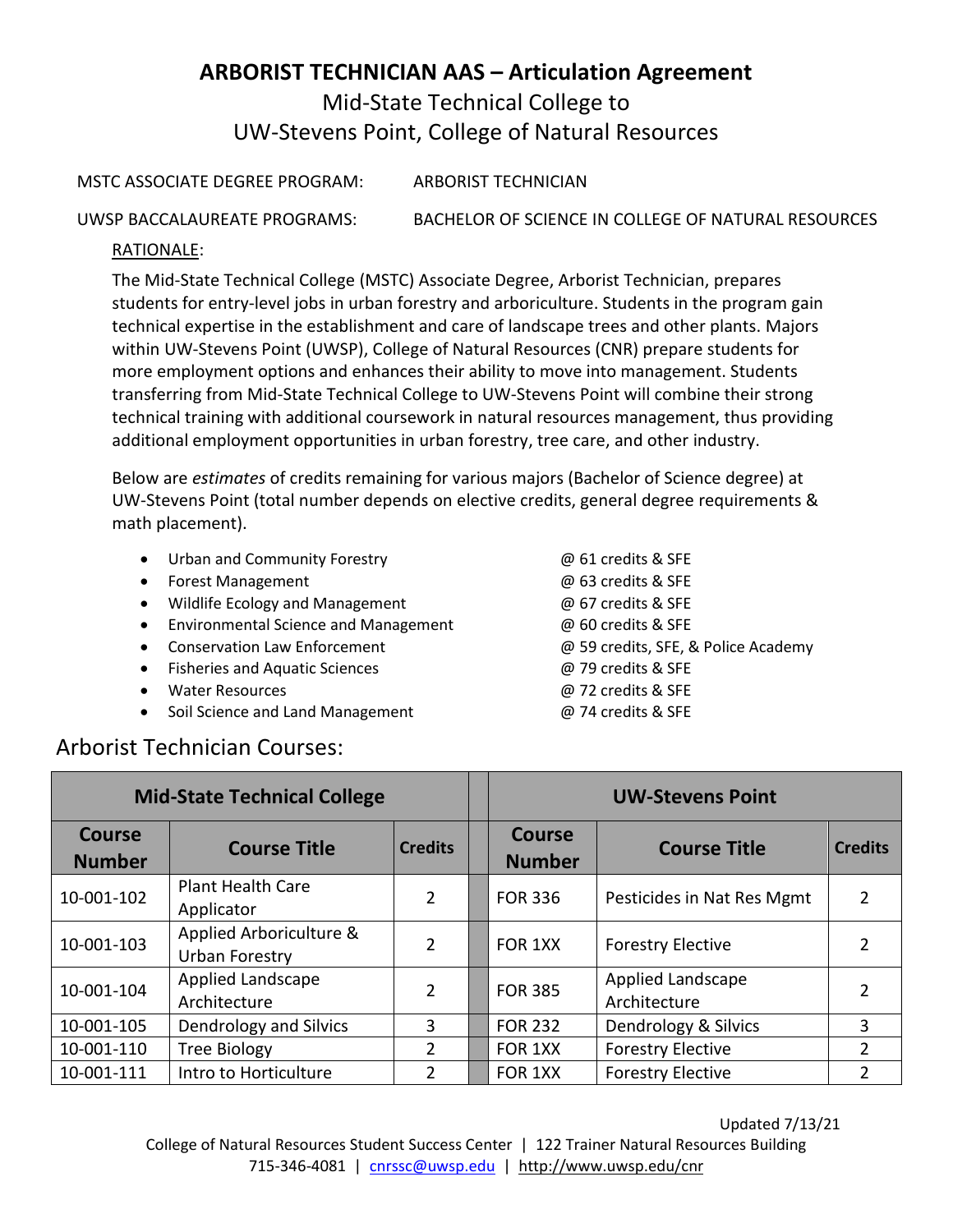| 10-001-113         | <b>Ornamental Plant Health</b><br>Care    | 3              | FOR 1XX          | <b>Forestry Elective</b>                                    | $\overline{3}$ |
|--------------------|-------------------------------------------|----------------|------------------|-------------------------------------------------------------|----------------|
| 10-001-118         | Landscape Plant<br>Identification         | $\overline{2}$ | <b>FOR 342</b>   | <b>Urban Trees &amp; Shrubs</b>                             | $\overline{2}$ |
| 10-001-124         | Arborist Skills Introduction              | $\overline{2}$ | <b>FOR 395</b>   | <b>Tree Care Techniques</b>                                 | $\overline{2}$ |
| 10-001-125         | <b>Arboriculture Operations 1</b>         | $\overline{2}$ | FOR 1XX          | <b>Forestry Elective</b>                                    | $\overline{2}$ |
| 10-001-126         | <b>Arboriculture Operations 2</b>         | $\overline{2}$ | FOR 1XX          | <b>Forestry Elective</b>                                    | 2              |
| 10-001-127         | <b>Arboriculture Operations 3</b>         | $\overline{2}$ | FOR 1XX          | Urban Forestry elective                                     | $\overline{2}$ |
| 10-001-133         | Chainsaw Safety and<br>Operation          | $\overline{2}$ | <b>FOR 305</b>   | Pulpcut - Chainsaw Safety<br>& Use                          | $\mathbf{1}$   |
| 10-001-148         | People, Resources and<br>Sustainability   | 3              | <b>NRES 150</b>  | People, Resources and the<br>Biosphere (ER & SS GEP)        | 3              |
| 10-001-149         | <b>Ecology for Arboriculture</b>          | 3              | <b>NRES 151</b>  | <b>Ecological Basis for Natural</b><br><b>Resource Mgmt</b> | $\overline{3}$ |
| 10-001-173         | Urban Tree Maintenance                    | $\overline{2}$ | FOR 1XX          | <b>Forestry Elective</b>                                    | $\overline{2}$ |
| 10-001-198         | Soil & Water Resources                    | 3              | <b>NRES 251</b>  | Intro to Soil & Water<br>Resources                          | 3              |
| 10-001-199         | Fish, Forest, & Wildlife<br>Management    | $\overline{3}$ | <b>NRES 250</b>  | Intro to Fisheries, Forestry,<br>& Wildlife Resources       | $\overline{3}$ |
| 10-801-136         | <b>English Composition 1</b>              | 3              | <b>ENGL 101</b>  | Freshman English (WC GEP)                                   | 3              |
| 10-801-196         | Oral/Interpersonal<br>Communication       | 3              | <b>COMM 180</b>  | <b>Foundations of Workplace</b><br>Communication (CT GEP)   | 3              |
| 10-801-198         | Speech                                    | 3              | <b>COMM 101</b>  | <b>Fundamentals of Oral</b><br>Communication (CT GEP)       | 3              |
| 10-804-107         | Intro to College<br><b>Mathematics</b>    | 3              | Math 90          | <b>Beginning Algebra</b>                                    | 3              |
| 10-804-118         | Intermediate Algebra with<br>Applications | $\overline{4}$ | Math 95 &<br>107 | Intermediate Algebra &<br>Algebra for Pre-Calculus          | 3              |
| 10-806-134         | <b>General Chemistry</b>                  | $\overline{4}$ | <b>CHEM 101</b>  | <b>Basic Chemistry (NSC GEP)</b>                            | $\overline{4}$ |
| $**10-806-$<br>184 | <b>Plant Biology</b>                      | 3              | **Bio 130        | Into to Plant Biology (NSC<br>GEP)                          | 3              |
| 10-809-166         | Intro to Ethics: Theory &<br>Application  | 3              | <b>PHIL 101</b>  | Intro to Ethics in Society<br>(HU GEP)                      | 3              |
| 10-809-188         | Developmental Psychology                  | 3              | HD 265           | Human Growth and<br>Development (WLN GEP)                   | 3              |
| 10-809-198         | Intro to Psychology                       | 3              | <b>PSYC 110</b>  | Intro to Psychology (SS GEP)                                | 3              |

**\*\*10-806-134 + 10-001-147 = Bio 130** If 10-806-134 and 10-001-147 are not both taken, they will transfer as 1XX electives.